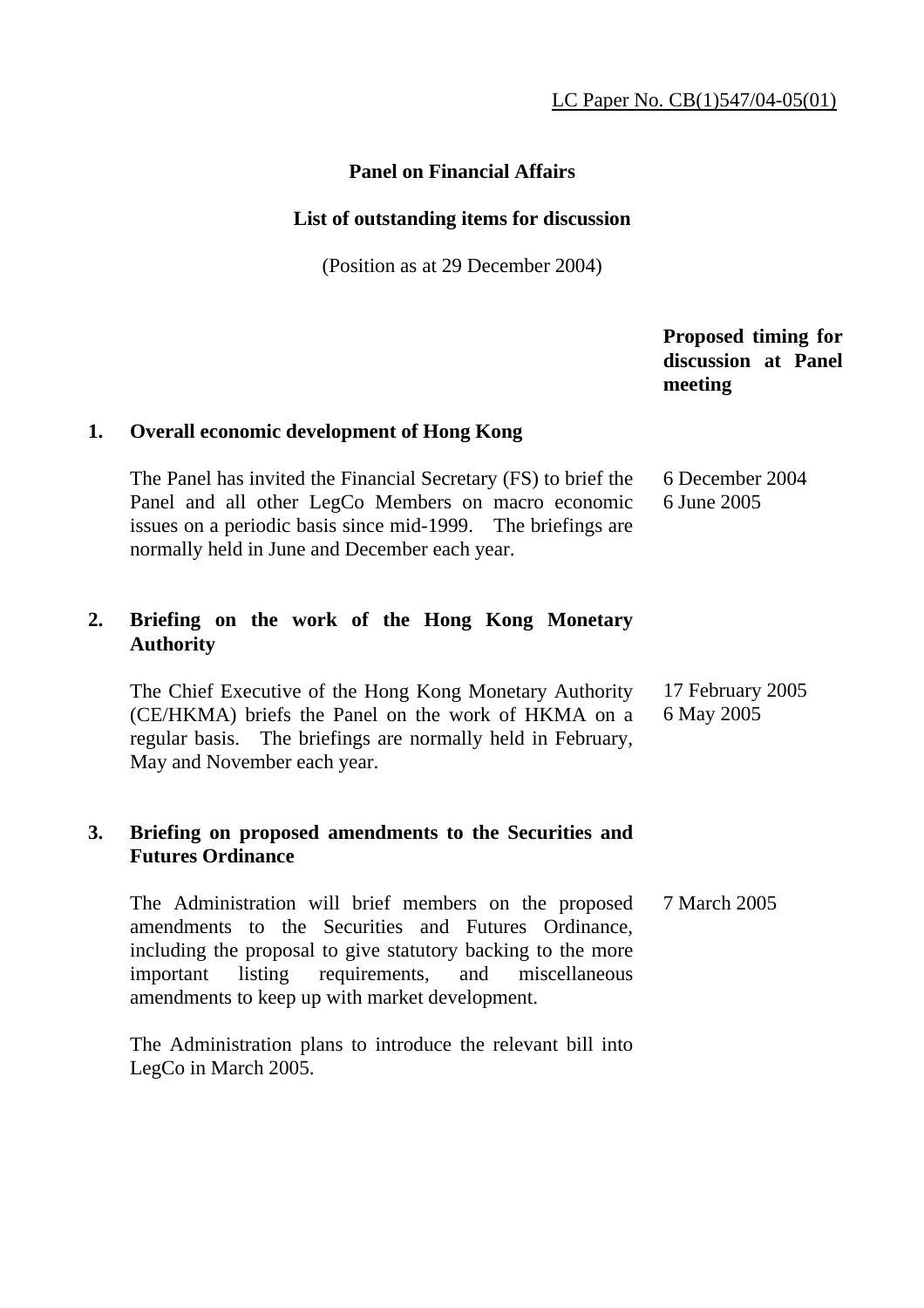### **4. The Securities and Futures Commission Budget for the Financial Year 2005-06**

 The Securities and Futures Commission (SFC) will submit its budget for the Financial Year 2005-06 for the Panel's information. 7 March 2005

## **5. Briefing on the proposals to enhance the oversight of public interest activities of auditors and establish a Financial Reporting Review Panel**

 The Administration will brief the Panel on the above proposals, such as the composition and powers of the new body to be established for overseeing an Independent Investigation Board to consider complaints of alleged accounting, auditing and/or ethics irregularities committed by professional auditors involving listed companies; and a Financial Reporting Review Panel to enquire into apparent departures from the law and accounting standards in the annual accounts of companies. 7 March 2005

 The Administration plans to introduce a bill for implementing the proposals into LegCo in the second quarter of 2005.

## **6. Briefing on the draft Companies (Amendment) Bill 2005**

 The Administration will brief members on the proposed amendments to the Companies Ordinance (CO) to enable the introduction of a scripless securities market so as to allow securities to be issued and transferred electronically. 4 April 2005

 The Administration plans to introduce the Companies (Amendment) Bill 2005 into LegCo in May 2005.

## **7. Briefing on the draft Inland Revenue (Amendment) Bill**

 The Administration will brief the Panel on proposed amendments to the Inland Revenue Ordinance for implementing the 2003-04 Budget proposal to exempt offshore funds from profits tax. 4 April 2005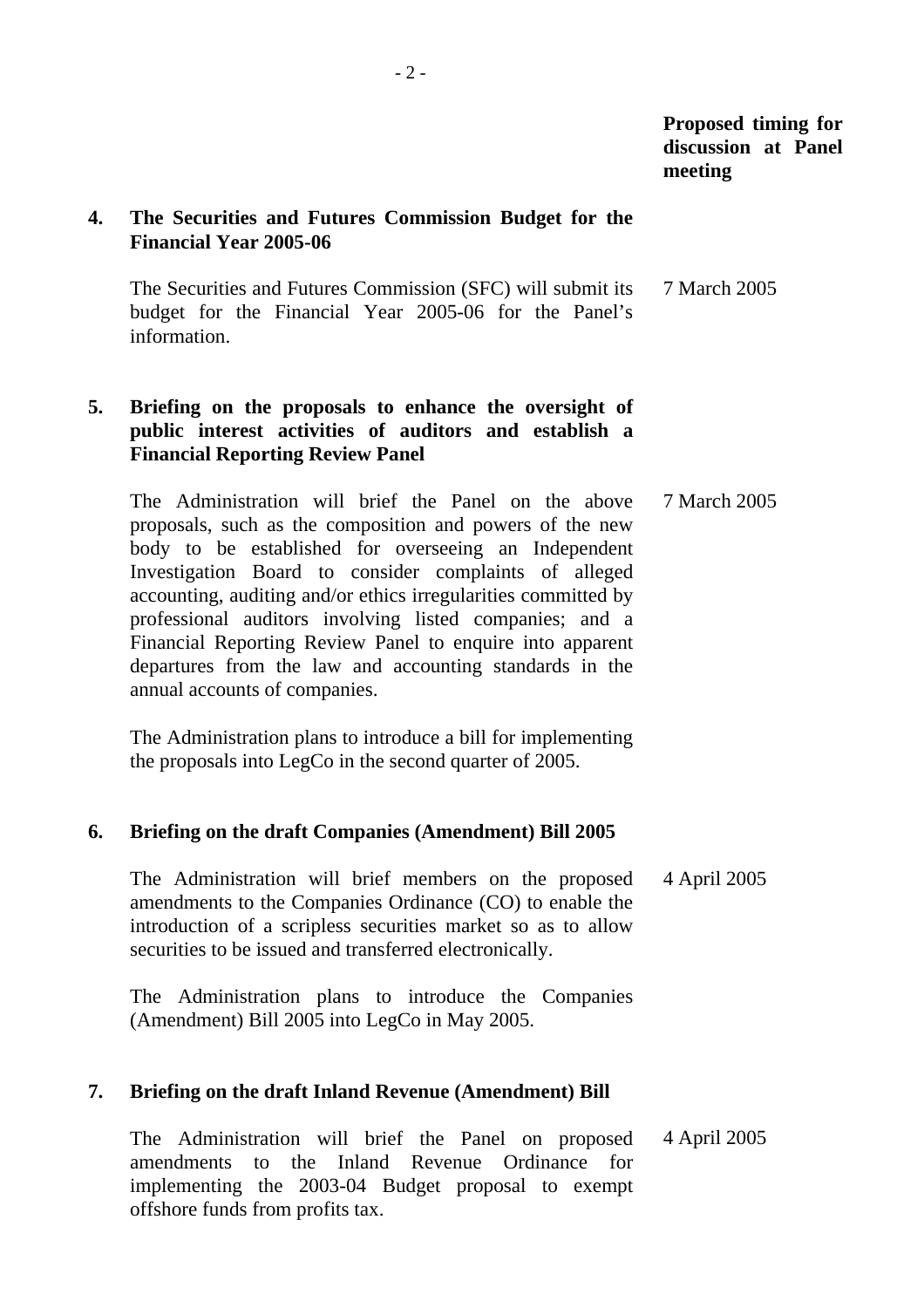The Administration plans to introduce the Bill into LegCo in the second quarter of 2005.

## **8. Consultancy study on the feasibility of establishing insurance Policyholders' Protection Funds in Hong Kong**

 The Administration will update the Panel on the results of the public consultation and latest developments on the proposal to establish insurance Policyholders' Protection Funds in Hong Kong. 6 May 2005

#### **9. Progress on the implementation of the Deposit Protection Scheme**

 The Administration will report on the progress in relation to the implementation of the Deposit Protection Scheme, including the formation of the Hong Kong Deposit Protection Board and the Deposit Protection Appeals Tribunal, as well as the development of the policies and procedures relating to contribution and payout, etc. 6 June 2005

### **10. Consultancy study on the supervisory framework of the assets of long term insurers in Hong Kong**

 The Administration will brief the Panel on the background, initial findings of the consultancy study and the proposed timetable for public consultation on the study. 6 June 2005

#### **11. Comprehensive review of the Companies Ordinance**

 At the request of the Panel, the Administration briefed members at the Panel meeting on 5 July 2004 on the progress of the overall review of the CO and the timeframe for the rewrite exercise. Members noted that the Administration intended to commence work in 2005 and issue the White Bill for consultation in 2007. It was expected that the new legislation might be in place in 2010. Members agreed that the Panel should continue to monitor progress of the rewrite 4 July 2005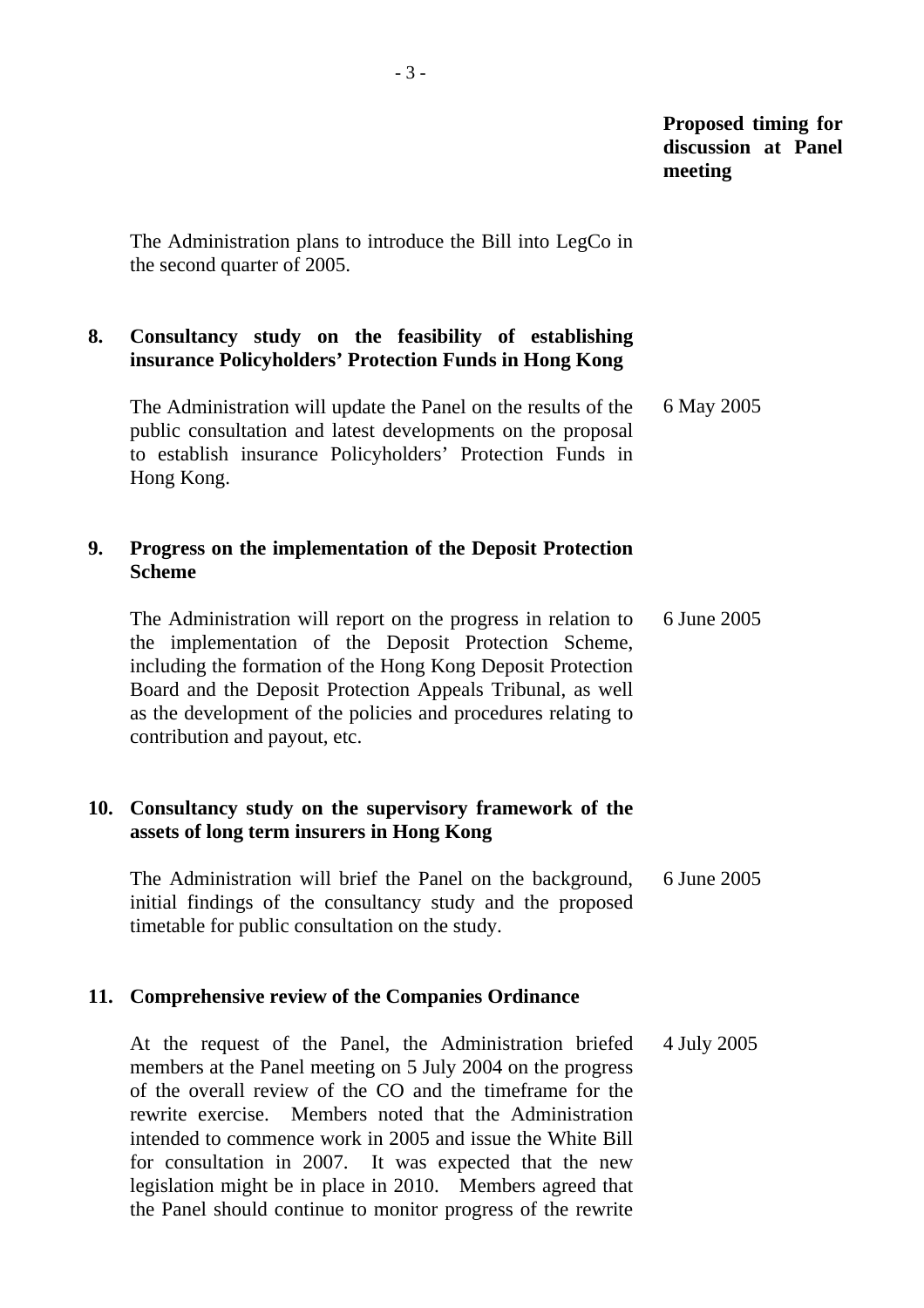exercise.

 The Administration will report on the progress of the overall review on the CO. The Administration plans to submit the financial proposal relating to the review exercise to the Establishment Subcommittee and the Finance Committee in due course.

#### **12. Management of Government investment incomes**

 At the Panel meeting held on 14 March 2002 when the research report entitled "Practices of Overseas Jurisdictions in Building up or Maintaining Their Fiscal Reserves" published by the Research and Library Services Division (RLSD) was presented, Members noted that detailed information on Government investment incomes was not readily available in the public domain. It would therefore be difficult to monitor how far investment incomes of the Government were ploughed back to the General Revenue Account for financing specific social services or contingent relief measures. To be confirmed

 On 16 May 2002, the then Secretary for the Treasury provided information on the sources of Government investment incomes and investment returns for the period 1996-97 to 2000-01 to Members (LC Paper No. CB(1)1772/01-02(01)). However, detailed information on the Government's investments on equity holdings with respect to financial arrangements, corporate governance and reporting arrangements to the Government and LegCo remained not available.

 At the meeting held in July 2002, members of the then "Subcommittee on matters relating to the implementation of railway development projects" (the Subcommittee) considered the draft Penny's Bay Rail Link Project Agreement. They expressed concern about the scope and extent of powers of FS in relation to the management of dividends and other forms of income generated from the Government's investments in public and private companies. Members were also concerned about whether proper mechanisms were in place to ensure that the exercise of such powers was properly accounted for by the executive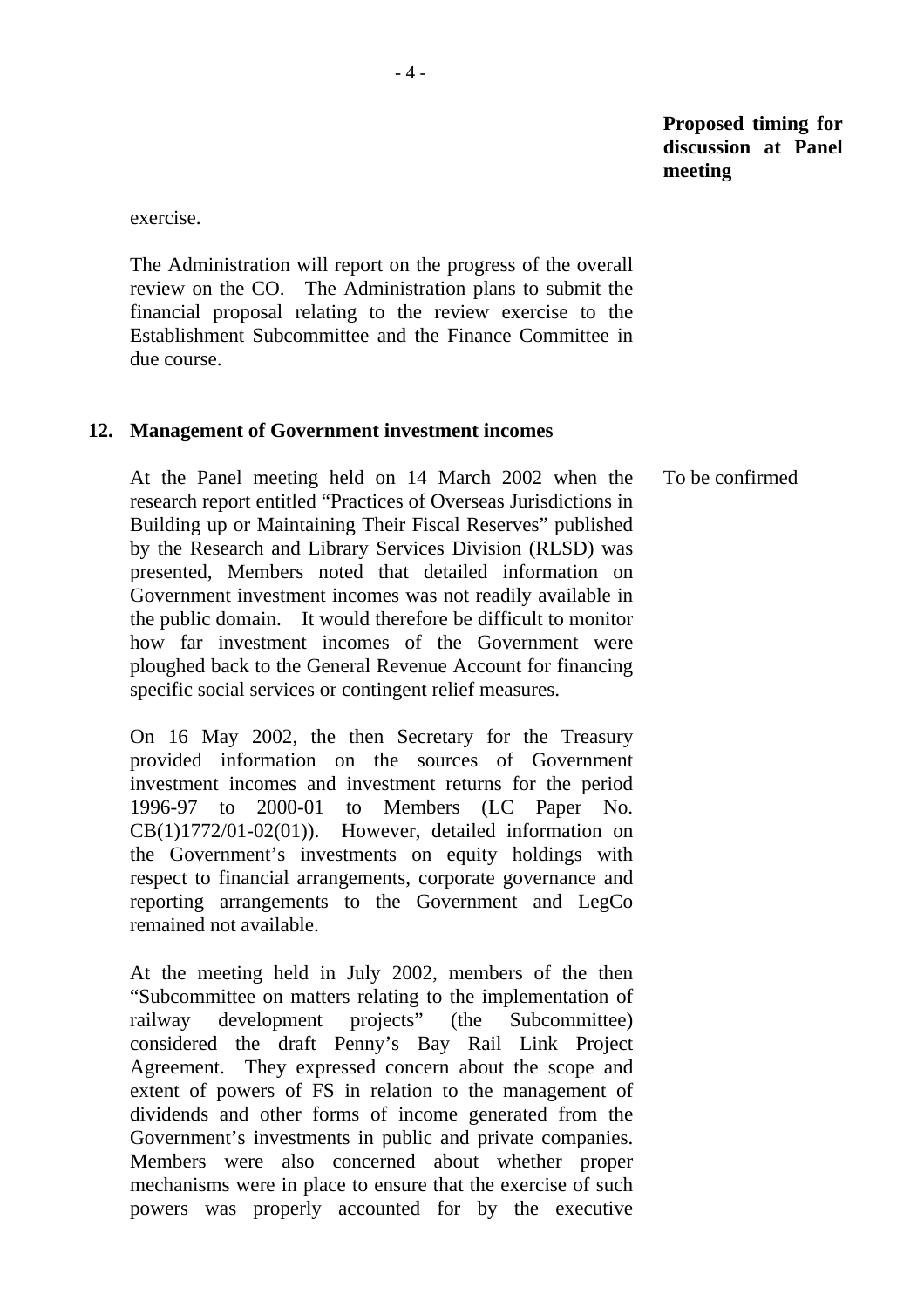authorities to LegCo. The Subcommittee requested that the above policy issues be further discussed by the Panel.

 Similar concerns were raised in the discussion on the appropriate mechanism for financing the West Kowloon Cultural District Development project and the role of LegCo in monitoring the development of this project.

 To address Members' concerns on the management of Government investment incomes, RLSD proposed to conduct in-depth research on this subject to assist Members in analyzing the financial arrangements, corporate governance and reporting arrangements of selected statutory bodies in Hong Kong. The selected statutory bodies covered by the research are: Kowloon-Canton Railway Corporation, Airport Authority, Mass Transit Railway Corporation Limited, and Hong Kong Science and Technology Parks Corporation. The research outline (LC Paper No.  $CB(1)671/03-04(06)$ ) was endorsed by the Panel at its meeting on 5 January 2004.

 The draft research report was considered by members of the Panel at a working meeting on 15 July 2004. As agreed by members at the meeting, the Administration was invited to provide some background information on the issues set out in the draft research report and respond to their concerns raised. The information and responses would be incorporated into the draft research report to be followed up by the Panel in the new legislative term.

 The revised draft research report incorporating the Administration's information was issued to members vide LC Paper No. CB(1)364/04-05 on 7 December 2004. An informal meeting has been scheduled for 7 January 2005 for RLSD to discuss with members on the revised draft report.

#### **13. Proposal of granting tax relief to divorced persons paying maintenance to ex-spouses**

 This item was referred by the Panel on Administration of Justice and Legal Services (AJLS Panel) in November 2002. At the AJLS Panel meeting on 28 October 2002, that Panel discussed how the above proposal, which was the subject To be confirmed